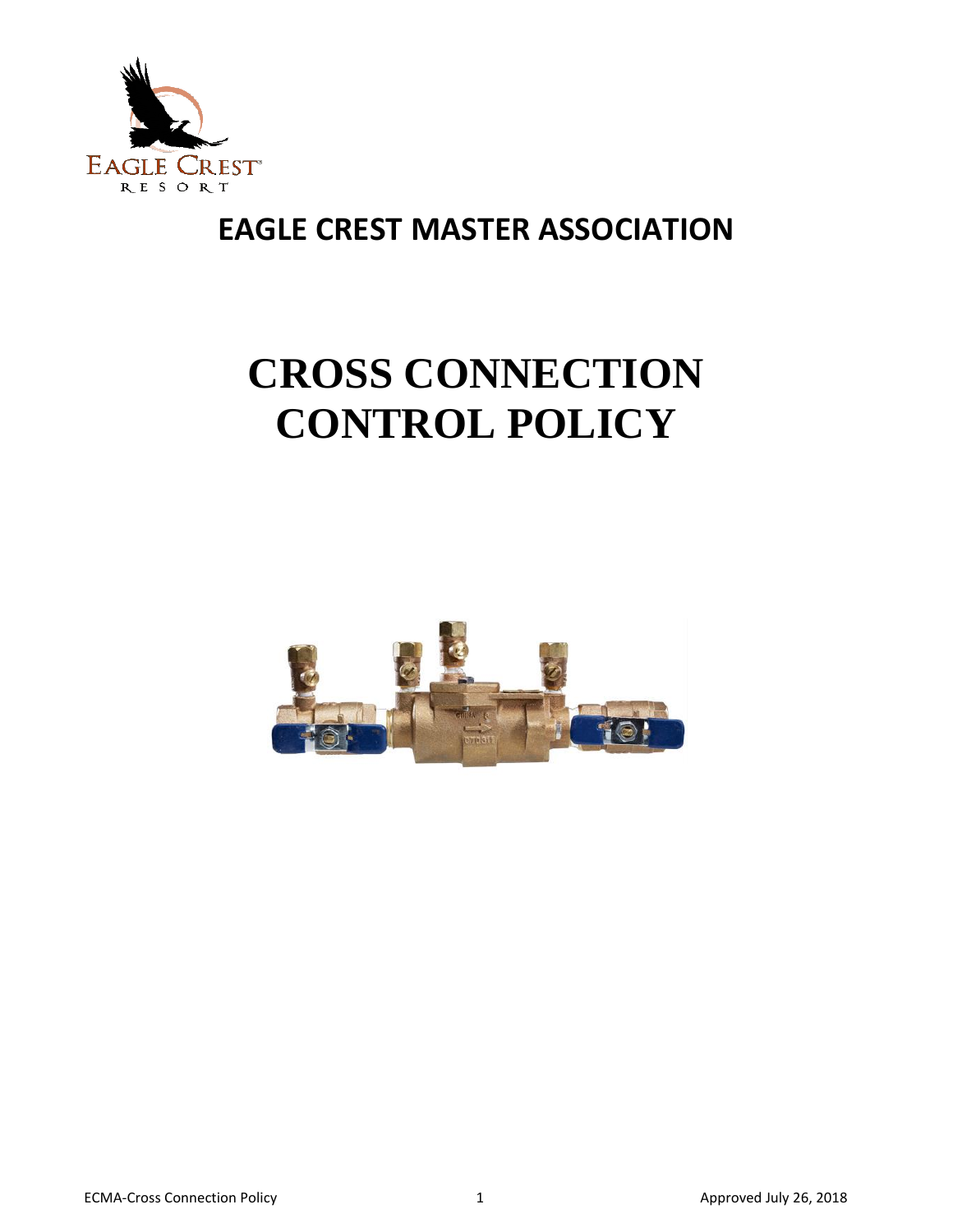

Pursuant to Chapter 333, Division 61, of the Oregon Administrative Rules, it is the responsibility of Eagle Crest Master Association (ECMA) to protect the public water system from pollution and contamination by instituting and enforcing a cross connection control policy. Therefore, the following Policy is hereby adopted:

#### **CONTENTS**

- **1:01 PURPOSE**
- **1:02 DEFINITIONS**
- **1:03 APPLICATION AND RESPONSIBILITIES**
- **1:04 CROSS CONNECTIONS REGULATED**
- **1:05 BACKFLOW PREVENTION ASSEMBLY REQUIREMENTS**
- **1:06 NEW CONSTRUCTION**
- **1:07 RETROFITTING**
- **1:08 IRRIGATION SYSTEMS**
- **1:09 THERMAL EXPANSION**
- **1:10 MOBILE UNITS**
- **1:11 INSTALLATION REQUIREMENTS**
- **1:12 PRESSURE LOSS**
- **1:13 FIRE SYSTEMS**
- **1:14 TEMPORARY METERS AND HYDRANT VALVES**
- **1:15 PLUMBING CODE**
- **1:16 RIGHT-OF-WAY ENCROACHMENT**
- **1:17 ACCESS TO PREMISES**
- **1:18 ANNUAL TESTING AND REPAIRS**
- **1:19 MAINTENANCE OF ASSEMBLIES**
- **1:20 RESPONSIBILITIES OF BACKFLOW PREVENTION ASSEMBLY TESTERS**
- **1:21 COSTS OF COMPLIANCE**
- **1:22 RECOVERY OF COSTS**
- **1:23 TERMINATION OF SERVICE**
- **1:24 FALSIFYING INFORMATION**
- **1:25 CONSTITUTIONALITY AND SAVING CLAUSE**
- **1:26 EFFECTIVE DATE**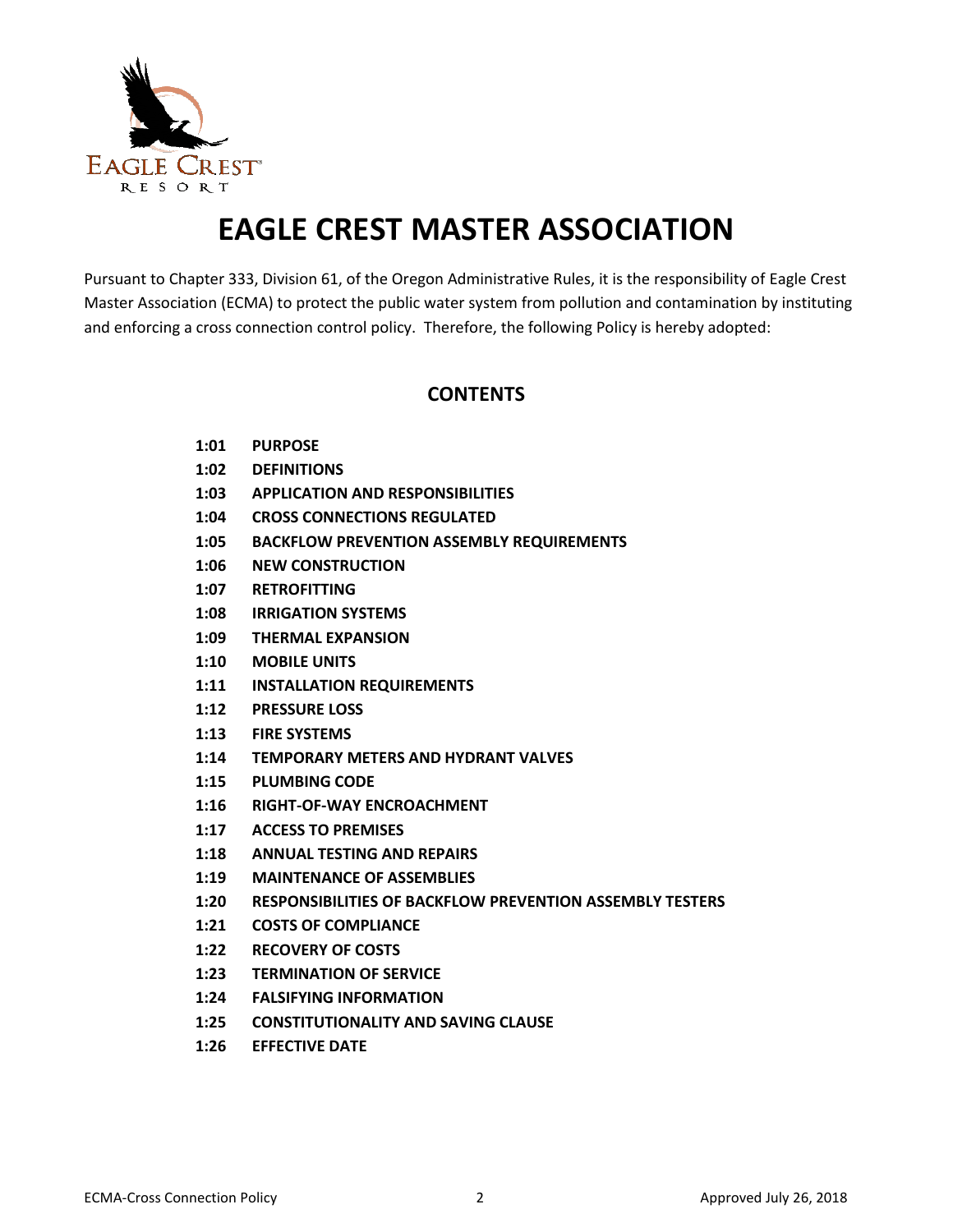

#### **1:01 PURPOSE:**

The purpose of this Policy is to protect ECMA's water supply and distribution system from contamination or pollution due to any existing or potential cross connections and to comply with the Oregon Administrative Rule (OAR) Chapter 333, Division 061, Sections 0070 to 0074, as they may be amended from time to time.

#### **1:02 DEFINITIONS:**

For the purposes of this Policy, the following definitions apply unless the context clearly indicates or requires a different meaning. If a word or term used in this Policy is not contained in the following list, its definition, or other technical terms used have the meanings or definitions listed in OAR Chapter 333, or the most recent edition of the *Manual of Cross Connection Control* published by the Foundation for Cross Connection Control and Hydraulic Research, University of Southern California.

- (1) "APPROVED BACKFLOW PREVENTION ASSEMBLY" or "BACKFLOW ASSEMBLY" or "ASSEMBLY" means an assembly to counteract backpressure and/or prevent back-siphonage. This assembly must appear on the list of approved assemblies issued by the DHS.
- (2) "AUXILIARY SUPPLY" means any water source or system other than the ECMA Water System.
- (3) "BACKFLOW" means the flow in the direction opposite to the normal flow or the introduction of any foreign liquids, gases, or substances into the water system of the ECMA.
- (4) "CERTIFIED BACKFLOW ASSEMBLY TESTER" means a person who has successfully completed and maintains all requirements as established by the DHS to be a tester in the state of Oregon.
- (5) "CERTIFIED CROSS CONNECTION CONTROL SPECIALIST" means a person who has successfully completed and maintains all requirements as established by the DHS to be a Specialist in the state of Oregon.
- (6) "CROSS CONNECTION" means any physical arrangement where a potable water supply is connected, directly or indirectly, with any other non-drinkable water system or auxiliary system, sewer, drain conduit, swimming pool, storage reservoir, plumbing fixture, swamp coolers or any other device which contains, or may contain, contaminated water, sewage or other liquid of unknown or unsafe quality which may be capable of imparting contamination to the public water system as a result of backflow. Bypass arrangements, jumper connections, removable sections, swivel or changeover devices or other temporary or permanent devices through which or because of which backflow may occur, are considered to be cross connections.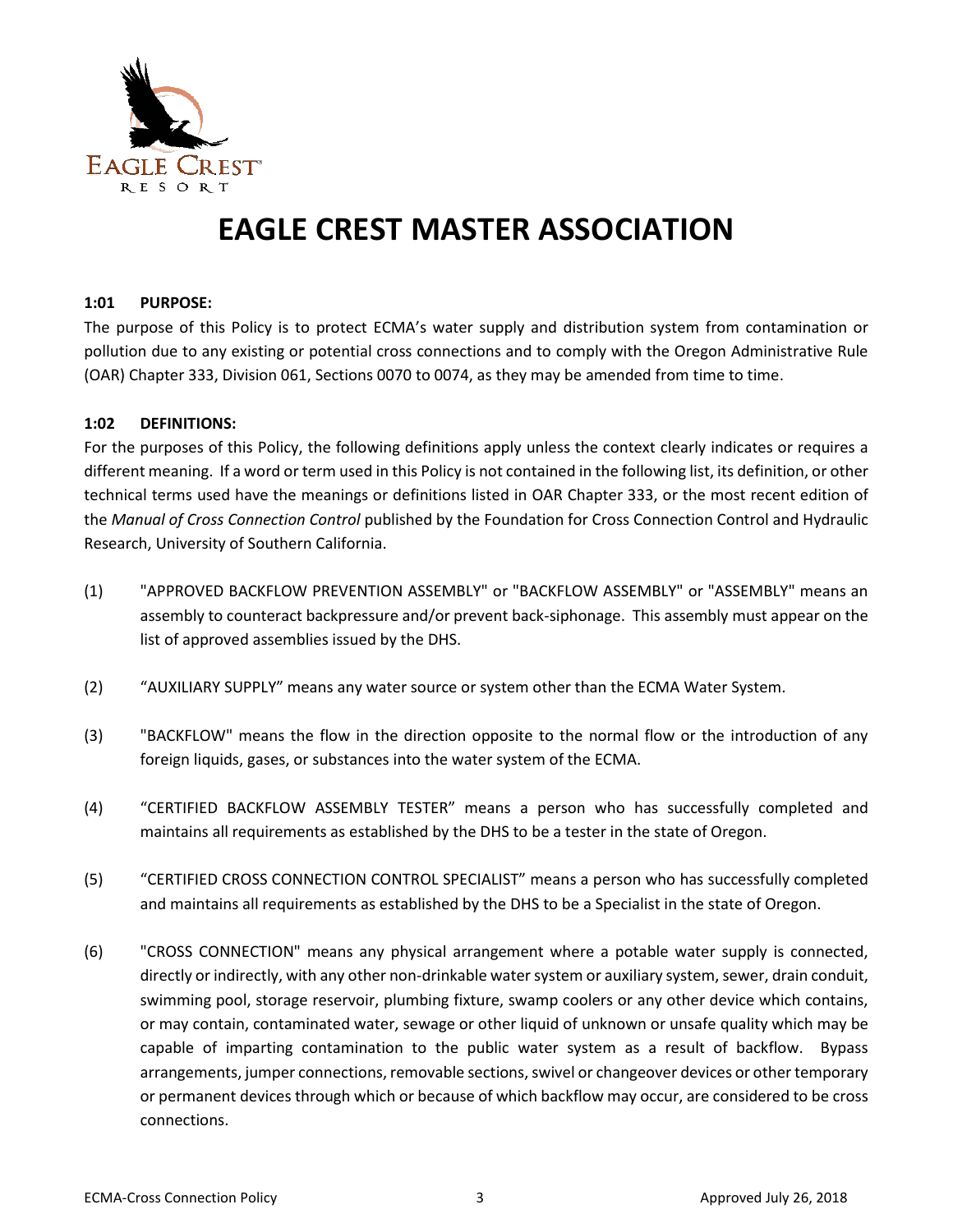

- (7) "DEGREE OF HAZARD" means the NON-HEALTH HAZARD or HEALTH HAZARD or HIGH HAZARD classification that is assigned to all actual or potential cross connections.
- (8) "DHS" means the Oregon Department of Human Services Public Health Division.
- (9) "DOUBLE CHECK VALVE BACKFLOW PREVENTION ASSEMBLY", "DOUBLE CHECK ASSEMBLY", "DOUBLE CHECK" or "DCVA" means an approved assembly consisting of two (2) independently operating check valves which are spring-loaded or weighted, which assembly comes complete with a resilient seated shutoff valve on each side of the checks, as well as test cocks to test the checks for tightness.
- (10) "DOUBLE CHECK DETECTOR ASSEMBLY" or "DCDA" means an approved assembly which consists of two independently operating check valves which are spring-loaded or weighted. The assembly comes complete with a shut-off valve on each side of the checks, as well as test cocks to test the checks for tightness. It must also be provided with a factory bypass arrangement with a meter and a minimum of an approved double check assembly.
- (11) "ECMA" means the Eagle Crest Master Association.
- (12) "ECMA WATER SYSTEM" refers to and means the water system owned by the ECMA, which includes sources, treatment mechanisms or processes, pumping stations, reservoirs, supply trunk or feeder lines, service lines, meters and all other appurtenances, device lines and all parts of the distribution system, and items necessary to the operation of the system and to supply water service to individual property or premises, including the ECMA's potable water that supplies the system.
- (13) "HEALTH HAZARD" means an actual or potential threat of contamination of a physical, chemical or biological nature to the public potable water system or the consumer's potable water system that would be a danger to health.
- (14) "MANAGER" means Oregon Water Utilities Cline Butte, Inc. and its employees, agents or designees.
- (15) "MOBILE UNITS" means units that are temporary in nature, connecting to the water system through a legally-permitted hydrant, hose bib, or other appurtenance of a permanent nature that is part of the ECMA Water System or a permanent water service to a premises. Examples include, but are not limited to, the following: water trucks, pesticide applicator vehicles, chemical mixing units or tanks, waste hauler's trucks or units, sewer cleaning equipment, carpet or steam cleaning equipment other than for homeowner's use, rock quarry or asphalt/concrete batch plants or any other mobile equipment or vessel that poses a threat of backflow into the ECMA Water System. Uses that are excluded from this definition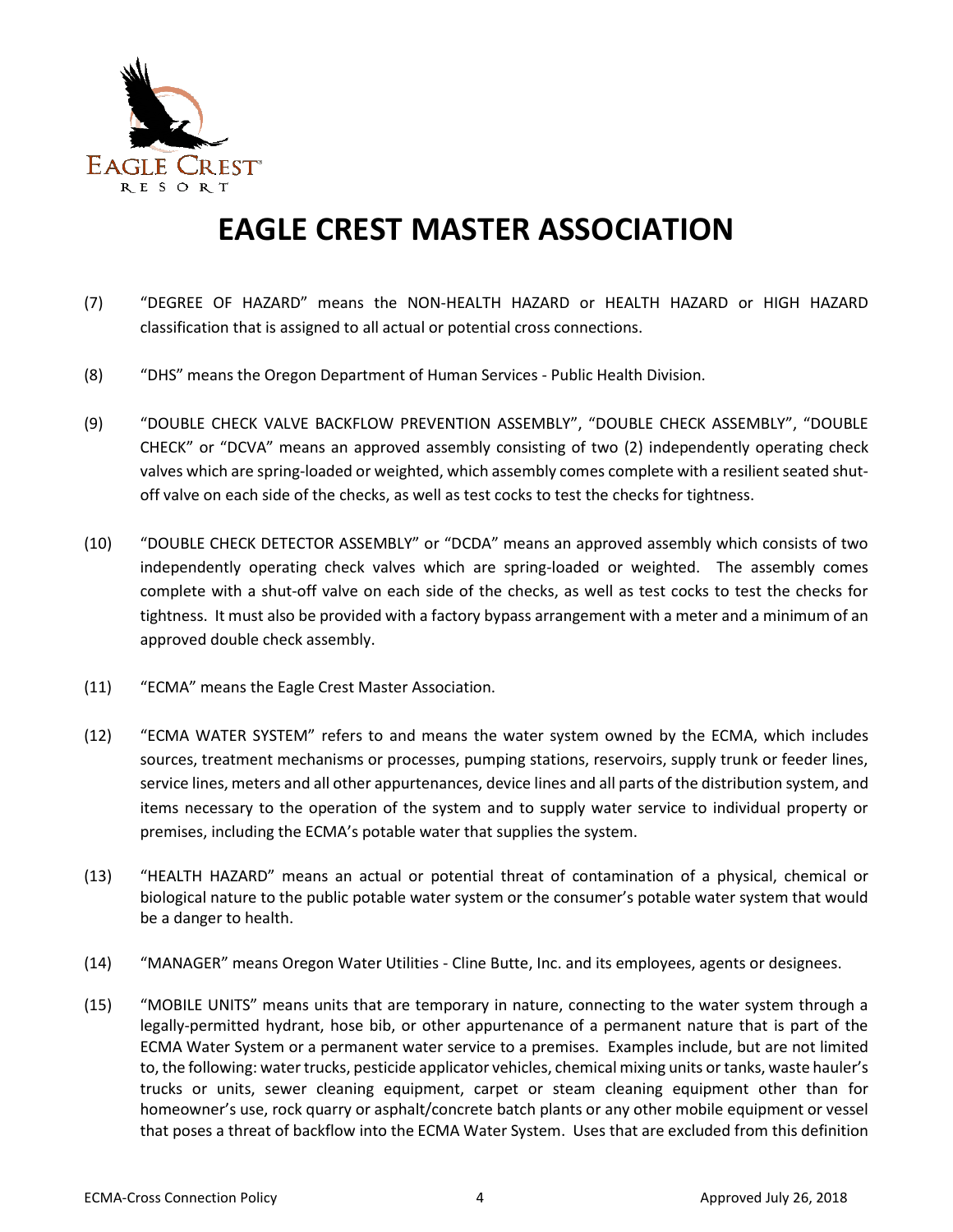

are recreational vehicles at assigned sites or parked in accordance with other ECMA policies pertaining to recreational vehicles and homeowner devices that are used by the property owner in accordance with other provisions of this ECMA policy or other ECMA policies pertaining to the providing of water service to a premises.

- (16) "NON-HEALTH HAZARD" means the classification assigned to an actual or potential cross connection that could allow a substance that may be objectionable, but not hazardous to one's health, to backflow into the potable water supply.
- (17) "OAR" means Oregon Administrative Rule.
- (18) "PERSON(S)" means a natural person (individual), corporation, company, city, partnership, firm, Limited Liability Company, Joint Venture Company or city, and other such entity.
- (19) "POINT OF USE ISOLATION" means the appropriate backflow prevention within the consumer's water system at or near the point at which the actual or potential cross connection exists.
- (20) "POTABLE WATER SUPPLY" means any system of water supply intended or used for human consumption or other domestic use.
- (21) "PREMISES" means any piece of property to which water service is provided, including, but not limited to, all improvements, mobile structures and other structures located upon or within the property.
- (22) "PREMISES ISOLATION" means the appropriate backflow prevention at the service connection between the public water system and the premises. This location will be at or near the property line and downstream from the service connection meter or meter stop.
- (23) "REDUCED PRESSURE DETECTOR ASSEMBLY" or "RPDA" means an approved assembly consisting of two approved reduced pressure backflow assemblies, set in parallel, equipped with a meter on the bypass line to detect small amounts of water leakage or use. The assembly should include properly-located test cocks and two tightly closing shut off valves.
- (24) "REDUCED PRESSURE PRINCIPLE BACKFLOW PREVENTION ASSEMBLY" or "REDUCED PRESSURE PRINCIPLE ASSEMBLY" or "RP ASSEMBLY" means an approved assembly containing two independently-acting approved check valves together with a hydraulically-operated, mechanically-independent pressure differential relief valve located between the check valves, and at the same time, below the first check valve. The assembly must include properly located test cocks and two tightly closing shut-off valves.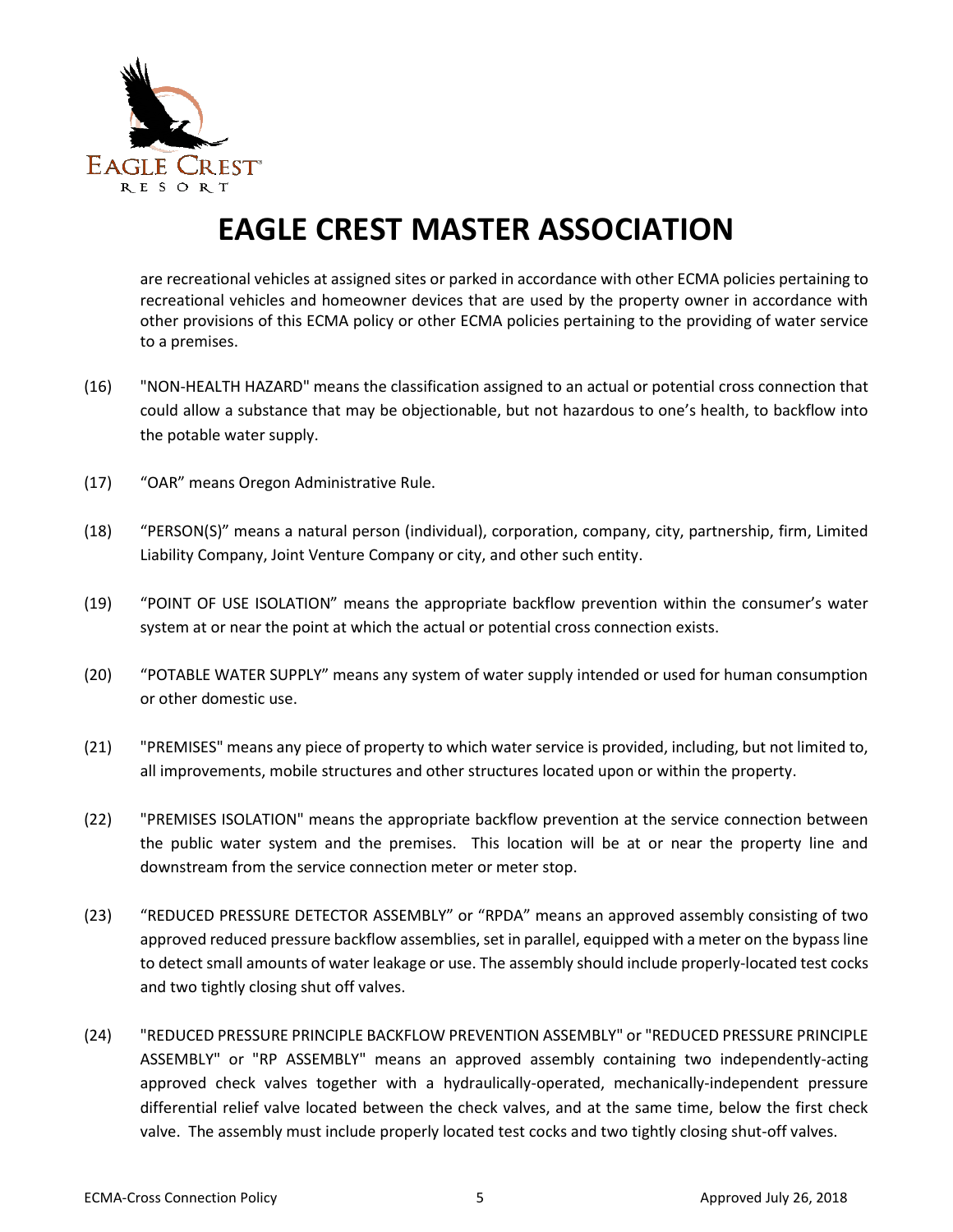

- (25) "RESIDENT" means a person or persons living within the area(s) served by the ECMA Water System.
- (26) "RETROFITTING" means to furnish a service connection with parts or equipment made available after the time of construction or assembly installation.
- (27) "SPECIALIST" means a DHS-certified cross connection Specialist, either employed with the Manager or contracted by the Manager.
- (28) "THERMAL EXPANSION" means the pressure created by the expansion of heated water.

#### **1:03 APPLICATION AND RESPONSIBILITIES:**

This Policy applies throughout the ECMA Water System and to every premises and property served by the ECMA Water System. It applies to all premises, regardless of date of connection to the ECMA Water System. Every owner, occupant or person in control of any concerned premises is responsible for complying with the terms and provisions contained in this Policy.

#### **1:04 CROSS CONNECTIONS REGULATED:**

- (1) No cross connections may be created, installed, used or maintained within the area(s) served by the ECMA Water System except in accordance with this Policy.
- (2) The Specialist will carry out or cause surveys to be carried out to determine if any actual or potential cross connection exists. If found necessary, an assembly commensurate with the degree of hazard will be installed at the service connection or within the premises.
- (3) The owner, occupant or person in control of any given premises is responsible for all cross connection control within the premises.
- (4) All premises set forth in the table "Premises Requiring Isolation Health Hazard", in OAR 333-061-0070, must install an approved Reduced Pressure Principle Backflow Assembly at the service connection in accordance with this Policy.
- (5) It is the responsibility of the property owner/occupant to purchase, install, test, repair and maintain all backflow prevention assemblies.
- (6) If there is a change in ownership of any property or properties within the ECMA service area, it is the responsibility of the new owner to confirm that all backflow prevention assemblies are in compliance with this Policy.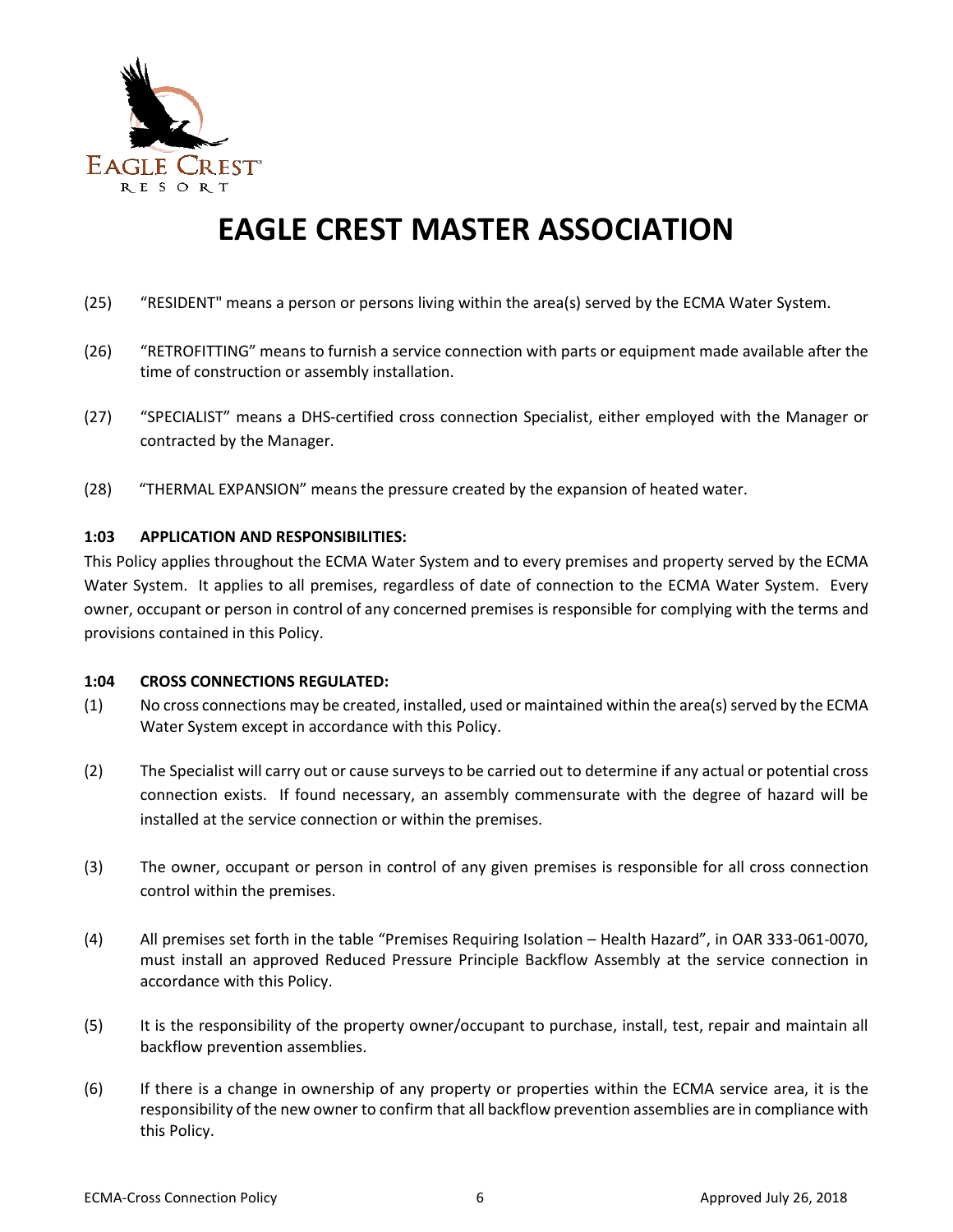

- (7) The use of any type of chemical spray attachment connected to the premises plumbing, including garden hose fertilizers and pesticide applicators, is not allowed within the ECMA Water System without proper protections to prevent any potential backflow.
- (8) The use of any type of radiator flush kits attached to the premises plumbing is not allowed within the ECMA Water System without proper protections to prevent any potential backflow.

#### **1:05 BACKFLOW PREVENTION ASSEMBLY REQUIREMENTS:**

A Specialist employed by or under contract with the Manager will determine the type(s) of backflow prevention assemblies to be installed within the ECMA Water System. All assemblies must be installed at the service connection unless it is determined by the Specialist and approved by the Manager that an assembly should be installed at the point of use. An approved assembly will be required in each of the following circumstances, but the Specialist is in no way limited to the following circumstances:

- (1) In the case of any premises where there is any dangerous material or substance that is handled in way that allows entry of the material or substance into a potable water system, the potable water system must be protected by an approved reduced pressure principle backflow prevention assembly.
- (2) When the nature and extent of any activity at a premises, or the materials used in connection with any activity at a premises, or materials stored at a premises, could contaminate or pollute the potable water supply.
- (3) When one or more Cross Connections are identified or present on a premises.
- (4) When internal Cross Connections are present and are not correctable.
- (5) When intricate plumbing arrangements are present making it impractical to ascertain whether Cross Connections exist.
- (6) When the premises has a repeated history of Cross Connections being established or re-established.
- (7) When entry to the premises is restricted so that surveys for Cross Connections cannot be made with sufficient frequency to be sure that Cross Connections do not exist on the premises.
- (8) When hazardous materials are being used such that, if backflow should occur, a health hazard could result.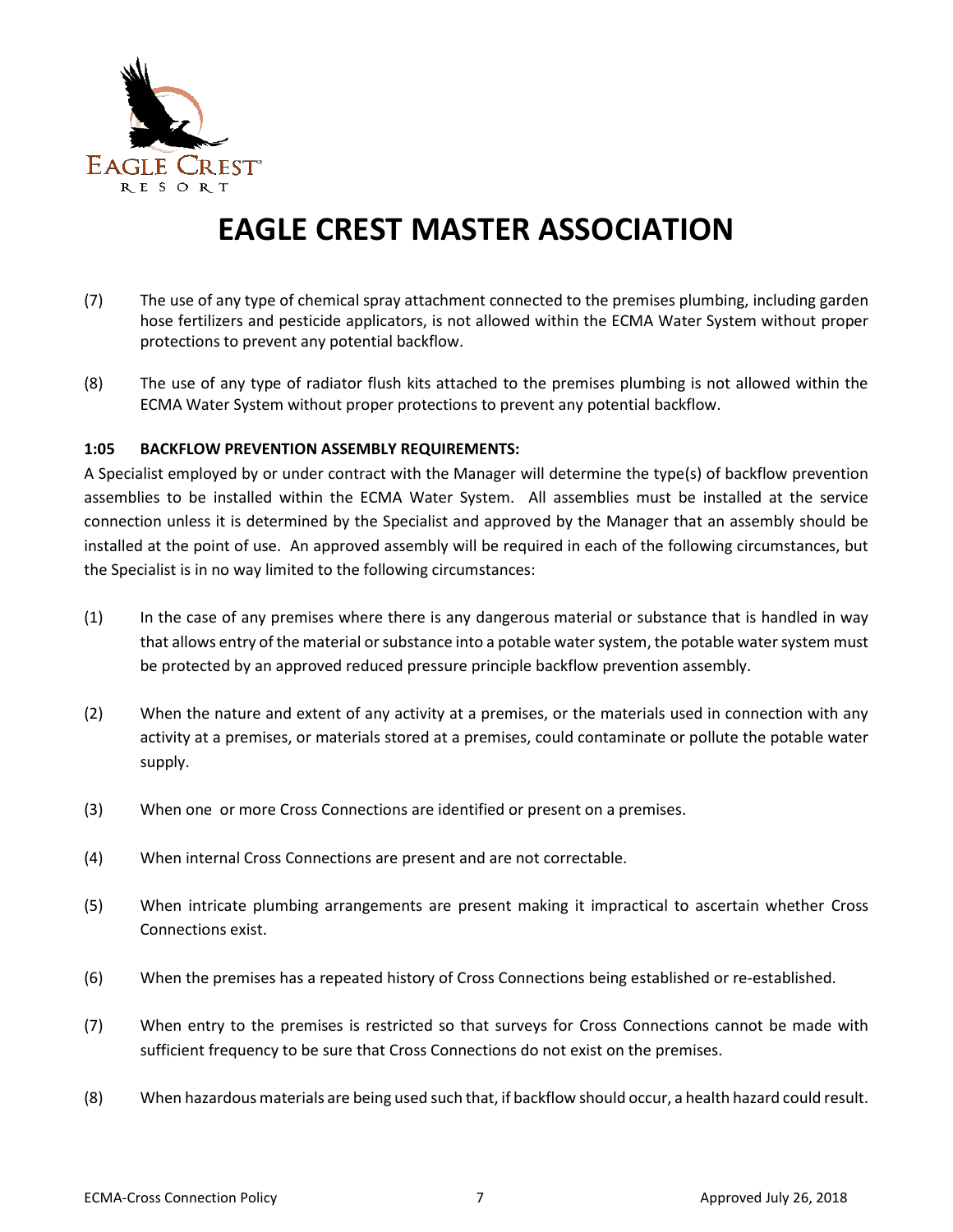

- (9) When an appropriate Cross Connection survey report form has not been filed with the Manager.
- (10) Any and all used water return systems.
- (11) If a point-of-use assembly has not been tested, maintained or repaired as required by this Policy, the installation of a reduced pressure principle assembly will be required at the service connection.
- (12) Where there is piping or equipment for conveying liquids other than potable ECMA water and that piping or other equipment is under pressure and installed and operated in a manner that could cause a Cross Connection.
- (13) When installation of an approved backflow prevention assembly is deemed by a Specialist to be necessary to accomplish the purposes of this Policy.
- (14) Wherever reclaimed water or ditch water is used on a premises.
- (15) When a premises with an auxiliary water supply is interconnected to the ECMA Water System or supply system.

#### **1:06 NEW CONSTRUCTION:**

- (1) Anyone planning new construction must submit their plans to the Manager for review and determination of whether an assembly must be installed before any construction work is started. The type of the assembly, if required, will be commensurate with the degree of hazard as determined by a Specialist.
- (2) When a building is constructed on commercial premises, and the end use of the building is not determined or could change, a reduced pressure principle backflow prevention assembly must be installed at the service connection to provide protection of the public water supply in the event of the most hazardous use of the building.

#### **1:07 RETROFITTING:**

Retrofitting is required at all service connections where an actual or potential Cross Connection exists, and wherever else the Manager deems retrofitting is necessary to comply with the OAR and this Policy.

#### **1:08 IRRIGATION SYSTEMS:**

All irrigation systems must be protected in accordance with the adopted Oregon Plumbing Specialty Code regulations. In the event any system is equipped with an injector or chemical feed system, a reduced pressure principle assembly will be required.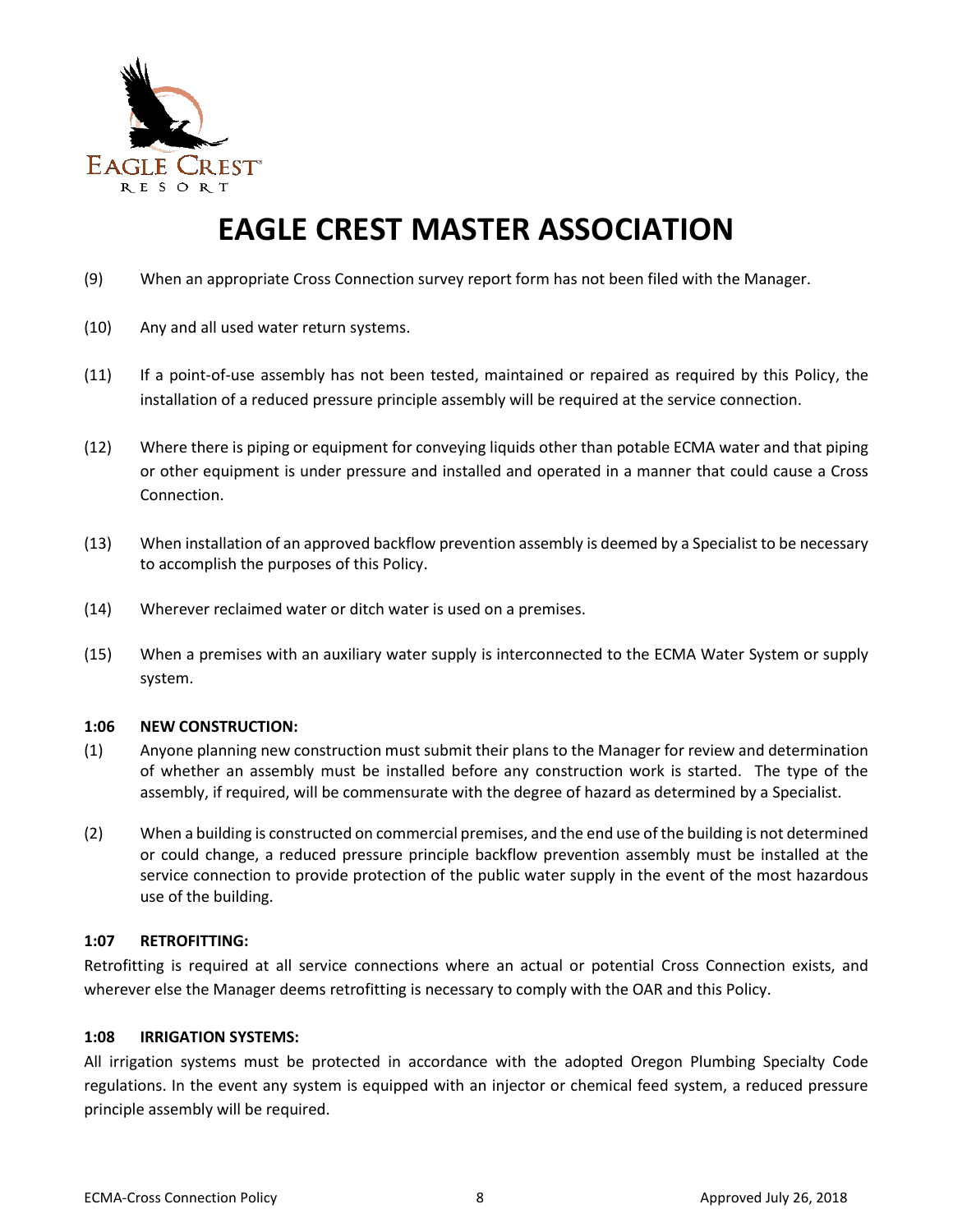

#### **1:09 THERMAL EXPANSION:**

If a closed system has been created by the installation of a backflow prevention assembly, or other appurtenances, it is the responsibility of the property owner, the occupant, or person in control of the property to eliminate the possibility of damage from thermal expansion in accordance with the current adopted Oregon Plumbing Specialty Code.

#### **1:10 MOBILE UNITS:**

Any Mobile Unit or mobile apparatus that use water from any premises within the ECMA Water System must have prior written permission from the Manager and must be inspected to ensure that an approved air gap or reduced pressure principle assembly is installed on the unit.

#### **1:11 INSTALLATION REQUIREMENTS:**

All backflow prevention assembly installations must follow the requirements set by the Manager and current OAR Chapter 333, Division 061.

Any premises isolation assembly allowed to be installed at an alternate location requires the Manager's prior written authorization and the Manager must have access to the assembly during regular working hours. No connections can be made between the meter and the backflow assembly. Alternate locations must be approved in writing by the Manager prior to installation.

The type of backflow prevention assembly required must be commensurate with the degree of hazard that exists and must, at all times, meet DHS standards.

All backflow prevention assemblies required under this section must be a DHS approved type and model and must be installed in a DHS approved orientation.

Installation plans must be submitted to the Manager for approval prior to installation. The Manager must be notified when the installation is complete. All assemblies must be tested immediately after installation.

Any variances from the installation requirements must be requested in writing by the owner and must have been approved in writing by the Manager.

#### **1:12 PRESSURE LOSS:**

Neither the ECMA nor the Manager will have any responsibility or obligations for any decrease in water pressure caused by the installation of a backflow prevention assembly.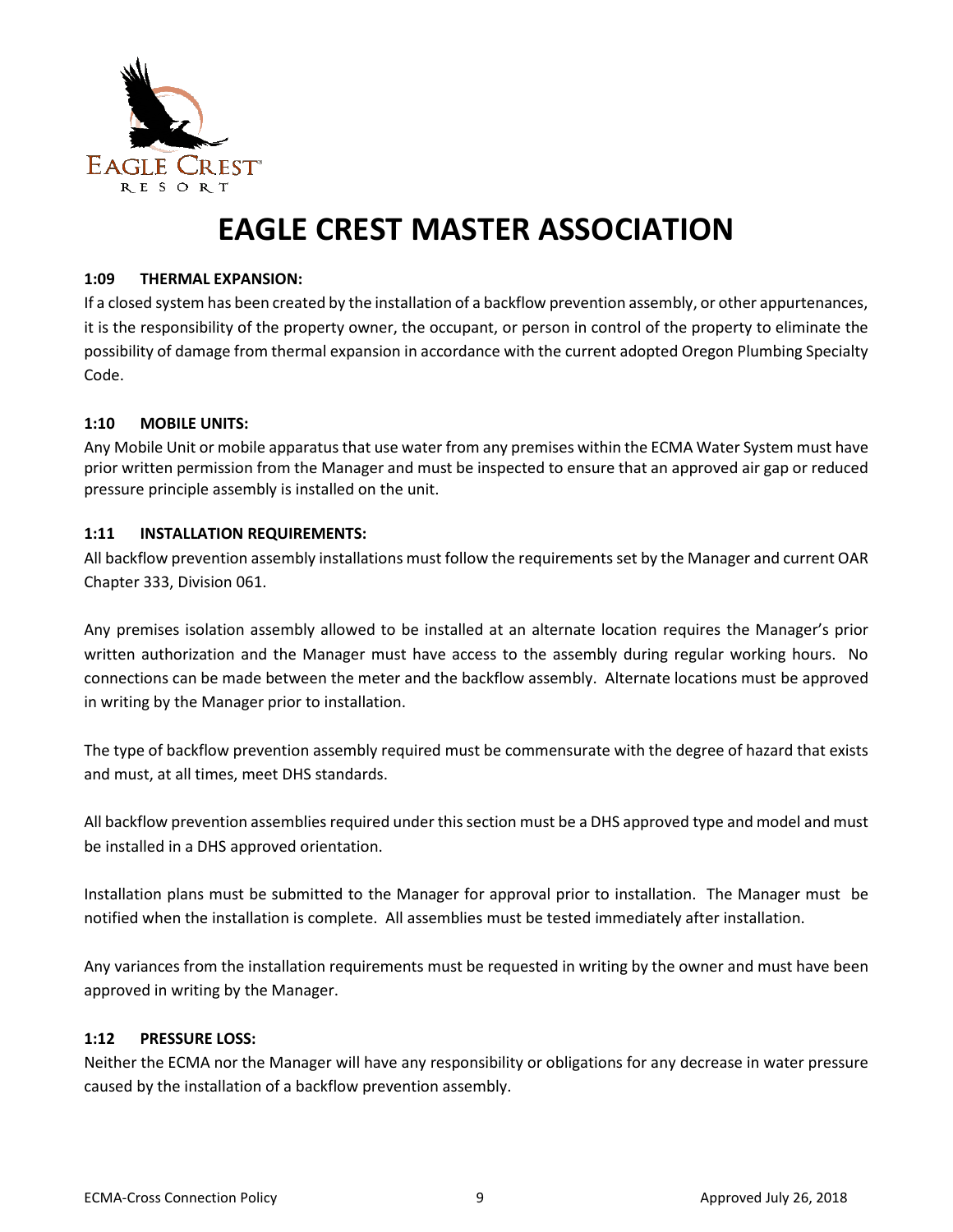

#### **1:13 FIRE SYSTEMS:**

An approved double check detector assembly is the minimum protection allowed on all new fire sprinkler systems using piping material that is not approved for potable water use, and/or does not provide for periodic flowthrough, and/or has a pumper connection. A reduced pressure principle detector assembly must be installed if any solution other than potable water can be introduced into the sprinkler system. Retrofitting on fire sprinkler systems will be required in each of the following circumstances:

- (a) Where improper maintenance has occurred;
- (b) On all health hazard systems;
- (c) Wherever a Specialist deems it to be necessary; and
- (d) Wherever required by the OAR.

Where an assembly is installed on a designated lateral, a detector assembly commensurate with the degree of hazard will be required.

#### **1:14 TEMPORARY METERS AND HYDRANT VALVES:**

Backflow protection will be required on all temporary meters and hydrant valves before any use of the meter or hydrant. The type of assembly will be commensurate with the degree of hazard and will be determined on a caseby-case basis by a Specialist.

#### **1:15 PLUMBING CODE:**

As a condition of water service, customers must install, maintain, and operate their piping and plumbing systems in accordance with the Oregon Specialty Plumbing Code in effect at any given time. If there is a conflict between this Policy and the Plumbing Code, the more stringent provision controls.

#### **1:16 RIGHT-OF-WAY ENCROACHMENT:**

- (1) No person may install or maintain a backflow prevention assembly upon or within any County, State or ECMA right-of-way except as provided in this Section.
- (2) A backflow prevention assembly required by the Manager may be installed upon or within any County, State or ECMA right-of-way only if the owner proves to the Manager and ECMA that there is no other feasible location for installing the assembly and installing it in the right-of-way will not interfere with traffic or utilities. The ECMA retains the right to approve the location, height, depth, enclosure, and other requisites of the assembly prior to its installation.
- (3) All permits required by the Deschutes County Building Code to perform work in the right-of-way must be obtained by the property owner or their lessee and/or tenant prior to work being performed in the rightof-way.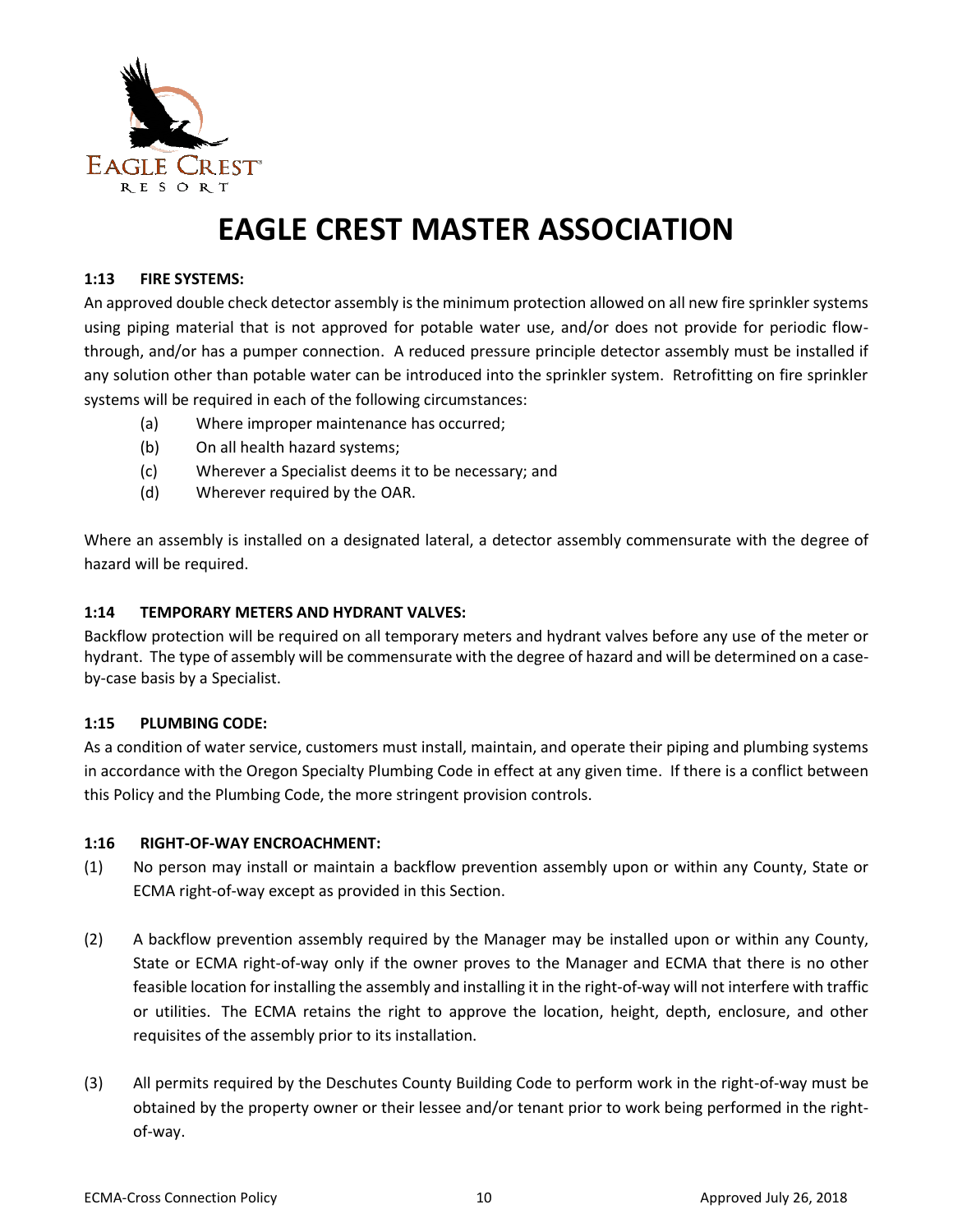

A property owner must, at the request of the Manager and at the owner's expense, relocate a backflow prevention assembly which encroaches upon any right-of-way when such relocation is necessary for street or utility construction or repairs for purposes of public safety.

#### **1:17 ACCESS TO PREMISES:**

Authorized personnel of the Manager, with proper identification and sufficient notice have access during reasonable hours, 8:00 am to 5:00 pm, Monday through Friday, to all parts of a premises and within the structure to which water is supplied. If any owner, occupant or person in control refuses authorized personnel access to a premise, or to the interior of a structure, during these hours for inspection, a reduced pressure principle assembly must be installed at the service connection to that premises.

#### **1:18 ANNUAL TESTING AND REPAIRS:**

All backflow prevention assemblies protecting the ECMA Water System must be tested immediately upon installation, and at least annually thereafter by a DHS-certified backflow assembly tester. All such assemblies found not functioning properly must be promptly repaired or replaced at the expense of the owner, occupant or person in control of the premises. If an assembly is moved, repaired or replaced, it must be retested immediately.

All repairs on backflow prevention assemblies within the ECMA Water System must be performed in accordance with all applicable State and County regulations.

#### **1:19 MAINTENANCE OF ASSEMBLIES:**

Backflow prevention assemblies must be maintained, tested and repaired in accordance with the requirements of this Policy, all applicable OARs and all applicable State and County regulations. The assembly owner, occupant or person in control of the premises is responsible for protecting their assembly from freezing, vandalism and other damage.

#### **1:20 RESPONSIBILITIES OF BACKFLOW PREVENTION ASSEMBLY TESTERS:**

- (1) All backflow assembly testers operating within the ECMA Water System must be certified in accordance with all applicable regulations, including DHS regulations.
- (2) All certified backflow assembly testers must comply with all requirements of the United States Occupational Safety and Health Administration ("OSHA") and Oregon Occupational Safety and Health Administration ("OR-OSHA").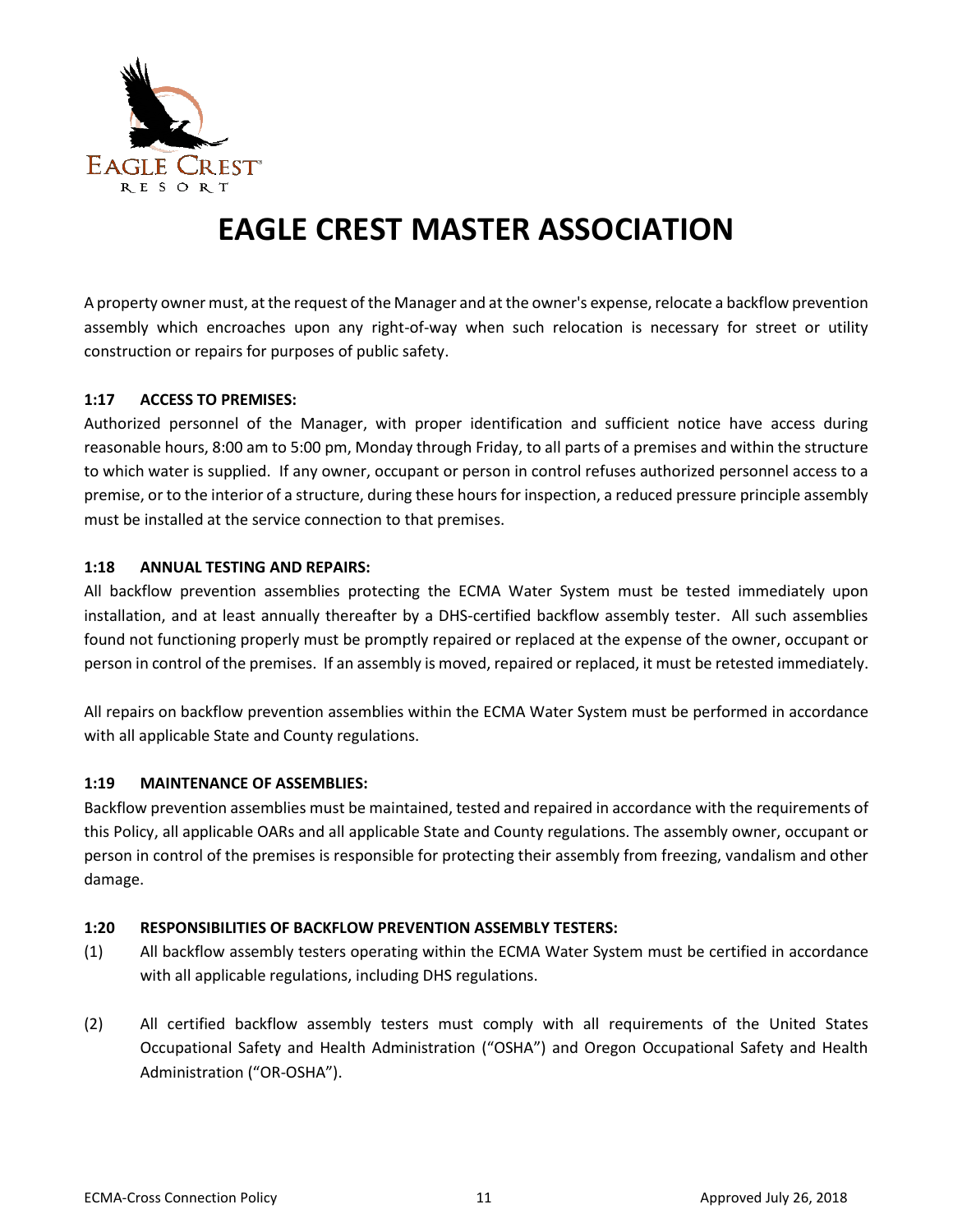

(3) Backflow assembly testers are responsible for submitting records of all backflow assembly tests and repairs to the Manager within 5 days of completing the test.Test reports must include: the date of installation, test or repair; make, model, size, type, and serial number of the assembly; test values; determination of working condition; tester name, address, phone number, and certification number; gauge serial number; and date of last gauge calibration or gauge accuracy verification.

#### **1:21 COSTS OF COMPLIANCE:**

The property owner, occupant or other person in control of the premises is responsible for all costs associated with complying with this Policy (including the purchase, installation, surveying, testing, replacement, maintenance, and repairs of the backflow prevention assembly, including parts) as well as all costs associated with the enforcement of this Policy.

#### **1:22 RECOVERY OF COSTS:**

Any water customer violating any provision of this Policy who causes damage to or impairs the ECMA Water System (including, but not limited to, allowing contamination, pollution, hazardous substance, or used water to enter the ECMA Water System) will be liable to the ECMA for any expense, loss and damage caused by such violation or for any liability incurred by ECMA arising from such violation. It will be a violation of this Policy resulting in termination of service if an owner fails to timely pay the assessed (i) costs incurred by ECMA in connection with such damage or impairment to the ECMA Water System, including costs of legal defense, fines and fees levied by any governmental authority, and/or (ii) costs incurred by ECMA for testing, repair and remediation that Manager performs in the case of an owner's failure to timely perform its obligations hereunder.

All costs associated with any disconnect or reconnect fees resulting from the enforcement of this Policy are the sole responsibility of the property owner.

#### **1:23 ENFORCEMENT:**

If an owner, occupant or person in control of a premises fails to comply with this Policy (including but not limited to installation and annual testing of an assembly, repairing/replacing a failing assembly promptly, discontinuing the use of all Cross Connections, and physically separating Cross Connections in accordance with this Policy), following notice and the opportunity to be heard by ECMA, service may be terminated in accordance with the current collection and termination policy of ECMA. If following notice of the need to install an assembly, or of the need for testing, repair or replacement of an existing assembly that an owner fails to timely remedy, the Manager may but is not required to, at the property owner's expense cause the current assembly protecting the distribution system to be tested, cause a repair to be performed on the current assembly, or install the require assembly at the meter or meter stop on the owner's property. Testing, maintenance and repair of the assembly in accordance with ECMA policies is the responsibility of the property owner. All costs associated with enforcement of this Policy